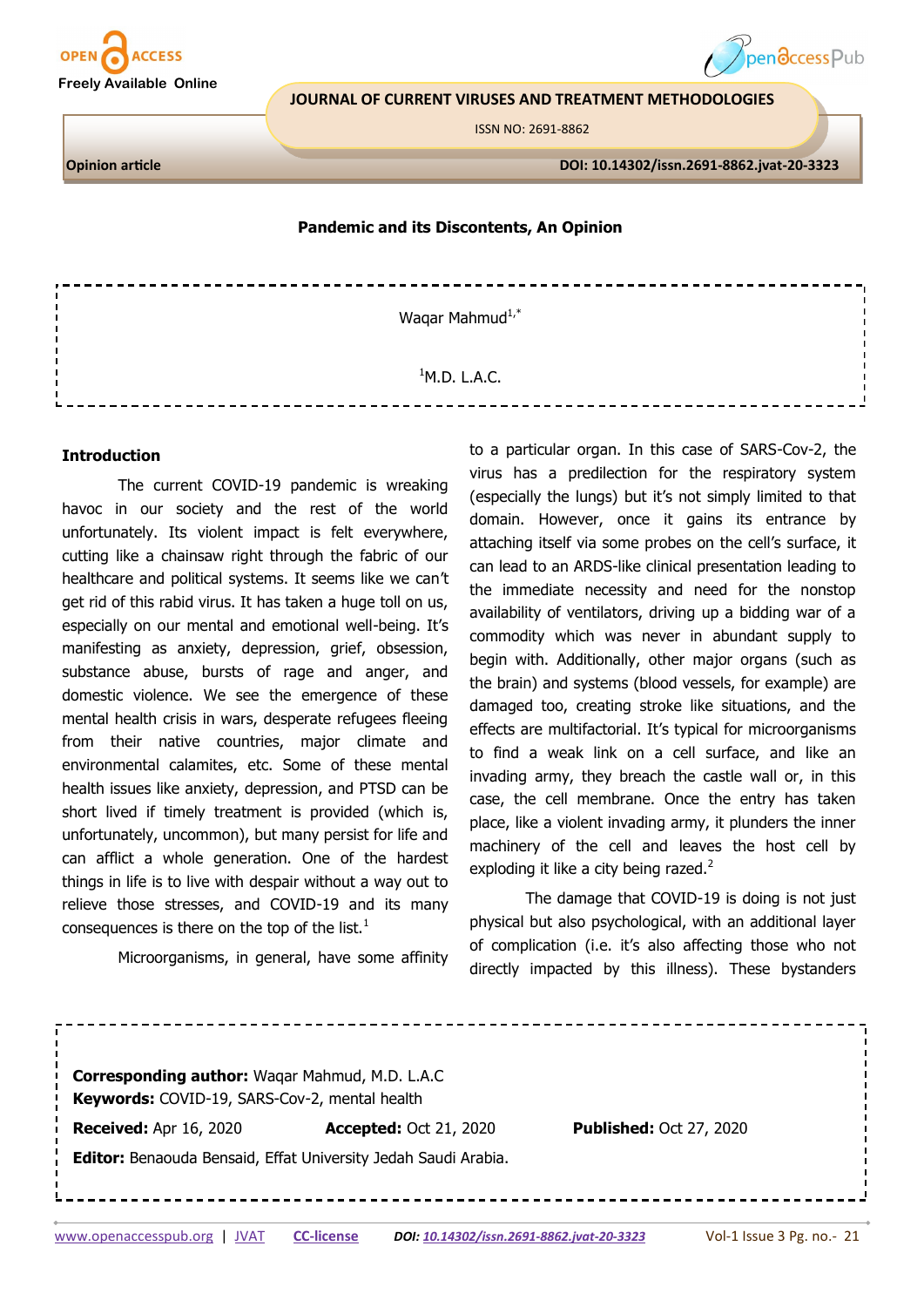



are—per the 24/7 news cycle, via social media, or just by hearsay—spectators to devastation all around the whole world. This makes most of us feel quite vulnerable and paranoid. Most of us have weak links in our emotional and psychological framework, and this virus has found two of those vulnerabilities and has gained entrance into our mindset and our thought process. So, what are those weak links in our state of mind? There are two notable vulnerabilities groomed and honed to perfection over the course of decades of collective and individual life experiences and have attained the status of archetypes. Those are our very organized approach in conducting our daily lives and other is our over-reliance on technology in our daily living. So, let's take these two weak mental and emotional links one at a time and see where they lead us to. $^3$ 

Take the overly organized behavior. We are repeatedly told to be organized in order to maximize our efficiency and profits while minimizing the waste. In general, this is a good thing, and there is definitely some wisdom and utility to it. However, we have collectively taken this message too far, past the goal line and even beyond the stadium doors—an unnecessary and counterproductive effort. We have given elementary school students—children who still struggle to button their coats, zip up their jackets, and tie their shoelaces—planners to write down their daily routine like a CEO of a Fortune 500 company. We organize our rooms, our bathrooms, our desks, our drawers, our closets, and on and on and on to the point where we have actually forgotten why we are we doing it in the first place. And that is not enough for us. Humans are being asked repeatedly to act like animals—tiger of this or a lion of that or, even worse, be an automobile like a Ferrari or a Jaguar—in the name of this being excessively organized and efficient and at times just to keep up the appearances.<sup>4</sup>

So, how does this overtly organized way of life affect us? It creates an unspoken and unwritten rule for most of us called "a timeline commitment"—there is predictable beginning and an end for everything that we do. We are expected to start and finish, and it's the finishing that gives us the most joy. We are asked to quantify the finish, and if we can't, then we are asked to use expensive technologies and expertise that can

quantify it for us. We are so used to it now that we are using highly specialized cameras to see if the toe of a football player is off the line or if the bent of the neck of a runner is edging just a millimeter in front of their opponents or not—the photo-finish approach to defining the gold standard in distinguishing the winners from the losers.<sup>5</sup>

Then this pandemic of COVID-19 happened, and there's no end in sight (at least in the short-term). Even when timelines are suggested, they are all-over and contentious. It seems that this virus at least for now is immune to any quantifiable timeline. Time is immaterial to this pandemic. It's like a we are inside of a computer game: the better we play, the harder it gets as if actively trying to prevent our victory. The SARS-Cov-2 virus is like an A.I.—a biological A.I. It is predetermining our moves and improvising its own skills, and it is always ahead of the curve. And we mortals want (or, rather, desperately need) to end all this madness. In our daily planner—be it in the fancy leatherbound book or the super technological devices we have—we just can't schedule the conclusion to this pandemic. It is driving all of us crazy because all we want from our governments, our academics, our physicians, our scientists, our economists, our religious leaders, our philosophers, and our policymakers is an end date, so all or most us can return to our highly organized lives with our days planned from beginning and an end. However, despite our best efforts no one can provide that timeline within a reasonable estimate. And yes, some scientists are trying to suggest some reasonable end to this pandemonium, but we keep rejecting it as doesn't fit our mental framework of acceptable standard of an organized behavior.<sup>6</sup>

When will this lockdown end? When is the treatment going to arrive? When is the vaccine going to be available for us? We just don't know. We have become like children on a long car ride with our parents, constantly asking "are we there yet?" We are given an imperfect timeframe by our experts based on their best assessments so far, but our candidly organized minds want a concrete timeline that we can write down in our daily planners. But this virus has unilaterally determined when it is going to end its plunder, and it's not sharing this with anyone. It has breached us, but we can't breach it. What a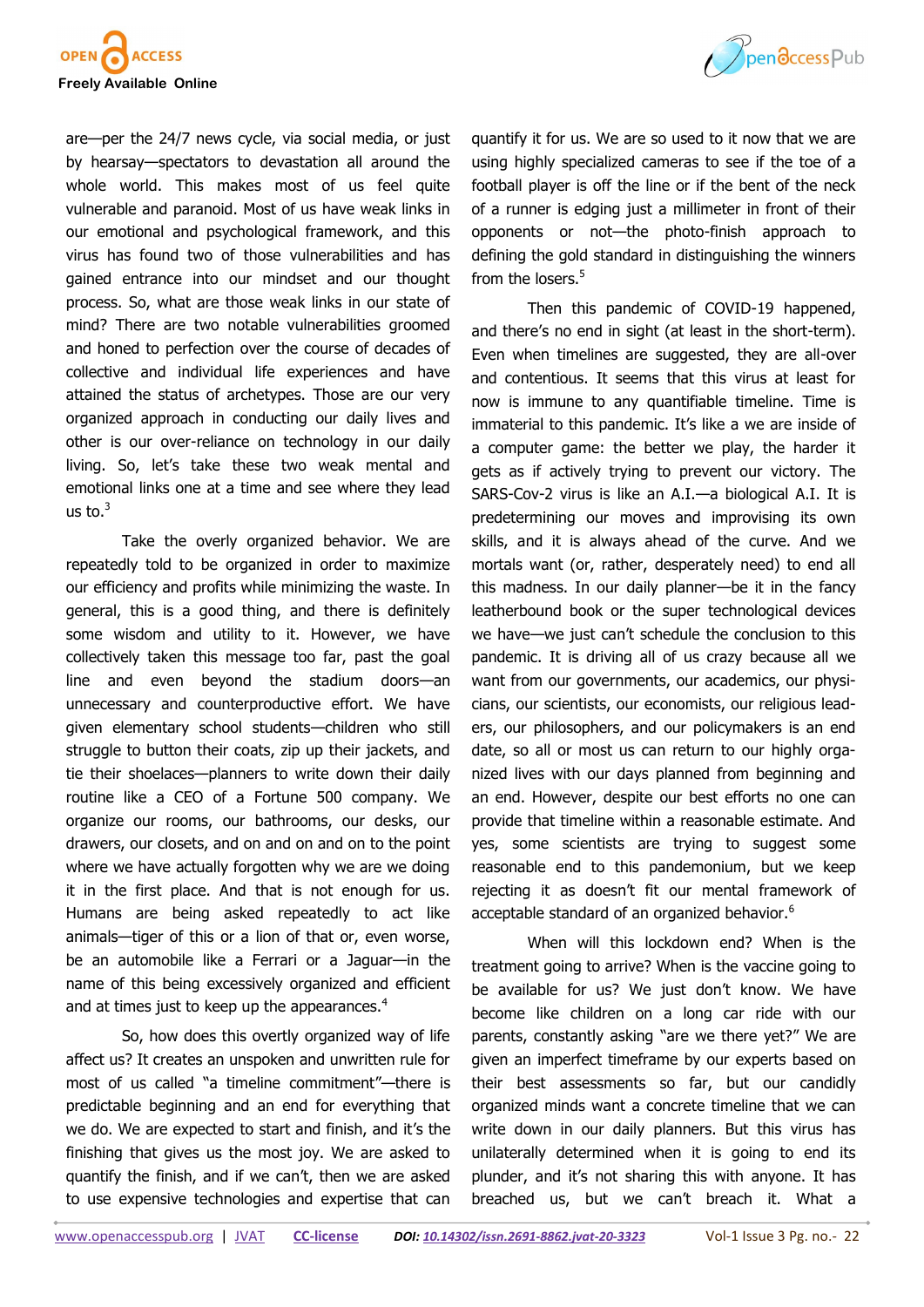

demoralizing scenario, an entity that we can't see, feel, or know is determining our future. The screen goes dark from here, and this unnerving sense of darkness is manifesting as anxiety, depression, paranoia, grief, substance abuse/dependence, anger, rage, and despair.<sup>7</sup>

The other weak link that this virus has found amongst us is our over-indulgence and morbid reliance on technology. We depend on tech so much that we grew independent from each other. We became the central cast of our own stories no matter how irrelevant that story is. We have started to live in our own worlds where we are the product and the customer at the same time. We thought that we finally don't have to deal with people anymore. We can live our lives in our echo chambers and live happily ever after. We leased our ourselves to Facebook, Instagram, Snapchat, TikTok, Twitter, YouTube, WhatsApp, or whatever the next gig is. We indulge ourselves by watching our own lives akin to the mythological Greek's Narcissus. We created comfortable dwellings for ourselves, and with this mindset, we can exit indefinitely within these walls of confinement.<sup>8</sup>

Then this pandemic happened, and it actually pushed us and locked us all inside our homes. For our comfort we call this "social distancing," but we are too afraid to leave now. Yes, in the absence curative treatment or vaccine, this is one of the most effective and helpful tools along with the masks and regular hand washings, which have helped us to slow down the spread of the virus, but it is not sitting well with us, this social distancing. In a classical psychoanalytical insightful awakening, we just came to this sudden realization that being homebound with all our tech gadgets is good for nothing. All those alter egos that we created for ourselves of ourselves in the social media is not making us happy or secure any more. We are lonely, fearful, sad, and deeply bored, staring outside our windows and craving human interaction. The empty streets, the closed shops, the eerie quietness is driving us to the brink of insanity. We are in the midst of the battle going on between the Freudian Eros and Thanatos, and we are forbidden by this stark, brutal (yet unseen) enemy to act on our own pleasure principles. If this continues and there is no timeline, we can sink into deep paranoia and can lose touch with reality. Because

our sense of self and well-being is mostly dependent upon human interaction, all those people with whom we interact (even if briefly and hurriedly) keep us sane and connected to ourselves and the rest of the world.<sup>9</sup>

The virus has sunk into our system, and the million-dollar question is how we can purge it out in order to lead a more adaptive and content life internally and with the rest of the world. So, is there a bright light on the horizon? Yes, there is hope and even more than hope because crisis also brings teachable moments. A very big lesson to learn is that catastrophes like this pandemic knows no boundaries, so we must address this as a global problem. There are moments in our lives far bigger than us, our culture, our geographies, etc., and this is definitely one of them. An empathic understanding of the situation, coordinating efforts, and sharing resources can and will bring this to an end or, at least, under control. Organizations like the WHO need to be better funded and should function above all affiliations. We should also avoid naming microbes by their city or country of origins, so if there is a breakout of an infection in any part of the world, then that country and its government sends out the SOS signal quickly without facing the fear of being stigmatized. Another wise thing to do is not to solve the health crisis with political ideologies but with science and with science only. This also includes having the ability to provide healthcare without any discrimination. The healthier we are, both physically and psychologically the more productive we are economically, both as a nation and also as the citizens of the world. We have made some strides to have some breakthroughs in terms of treatment and vaccinations, but it's an understandably slow process. If we continue to do what is mentioned above and then some more, we shall reach the end of it sooner or later.<sup>10, 11, 12, 13, 14</sup>

## **References**

- 1. Robertson E, Hershenfield K, Grace SL, Stewart DE. The Psychosocial Effects Being Quarantined Following Exposure to SARS, A Qualitative Study of Toronto Healthcare Workers. Canadian J Psychiatry. 2004, June; 49(6): 403-7.
- 2. Henk van Broekhoven, Erik Alm, Tapani Tuominem, Anni Hellman (Actuarial Analysts) Wojciech Dziworski (Economist). Actuarial Reflections on Pan-